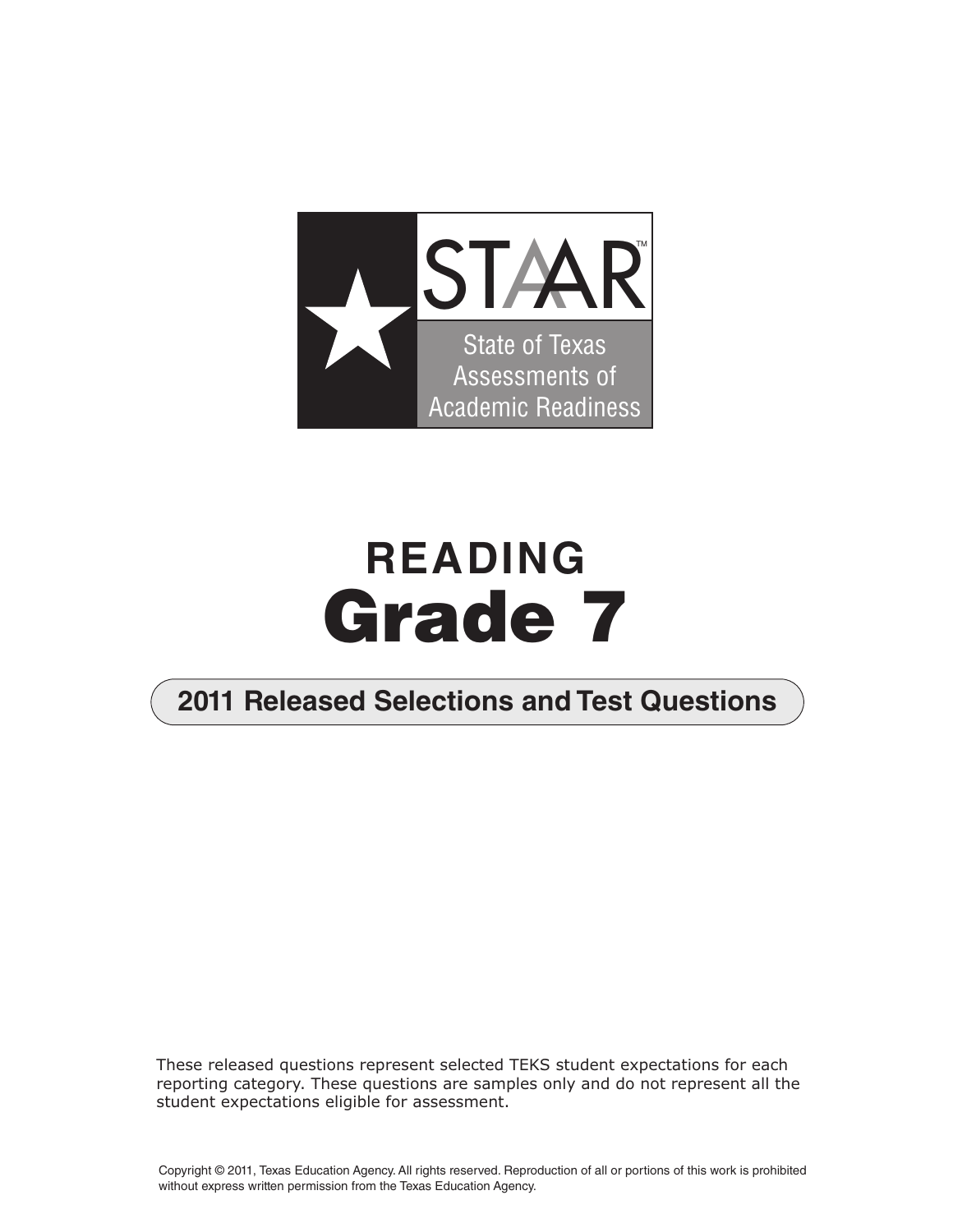#### **Read this selection. Then choose the best answer to each question.**

*"A Pioneer Woman Looks Back" is a poem from Bobbi Katz's collection* We the People*. In this poem Katz writes in the voice of Mary Stahler, a pioneer who moves to the frontier with her husband to take possession of a land grant.* 

## **A Pioneer Woman Looks Back**

*MARY STAHLER—KANSAS, 1874* 

*by Bobbi Katz* 

"Free for the taking. At that price, YOU can buy . . . a garden in the West . . . endless land and endless sky!"

|           | We were just newlyweds.                            |             |  |  |
|-----------|----------------------------------------------------|-------------|--|--|
|           | John said, "It seems best                          |             |  |  |
| 5         | to grow with the country-                          |             |  |  |
|           | raise our family out West."                        |             |  |  |
|           | We were young. We were strong.                     |             |  |  |
|           | How were we to know                                |             |  |  |
|           | land and sky could be cruel?                       |             |  |  |
| <i>10</i> | We got ready to go.                                |             |  |  |
|           | I smiled through my tears,                         |             |  |  |
|           | as our loved ones waved good-bye.                  |             |  |  |
|           | We crossed                                         |             |  |  |
|           | the Mississippi                                    |             |  |  |
| 15        | for                                                |             |  |  |
|           | endless land                                       | endless sky |  |  |
|           |                                                    |             |  |  |
|           | The trail was rough                                |             |  |  |
|           | and the going was tough.                           |             |  |  |
|           | The prairies of Kansas                             |             |  |  |
| 20        | were far West enough.                              |             |  |  |
|           | John staked out our claim                          |             |  |  |
|           | one hot day in July,<br>as I waited and I watched- |             |  |  |
|           | endless land                                       | endless sky |  |  |
|           |                                                    |             |  |  |
| 25        | Young John was born                                |             |  |  |
|           | early that fall.                                   |             |  |  |
|           | Next came Mary,                                    |             |  |  |
|           | then Elizabeth                                     |             |  |  |
|           | nine kids in all.                                  |             |  |  |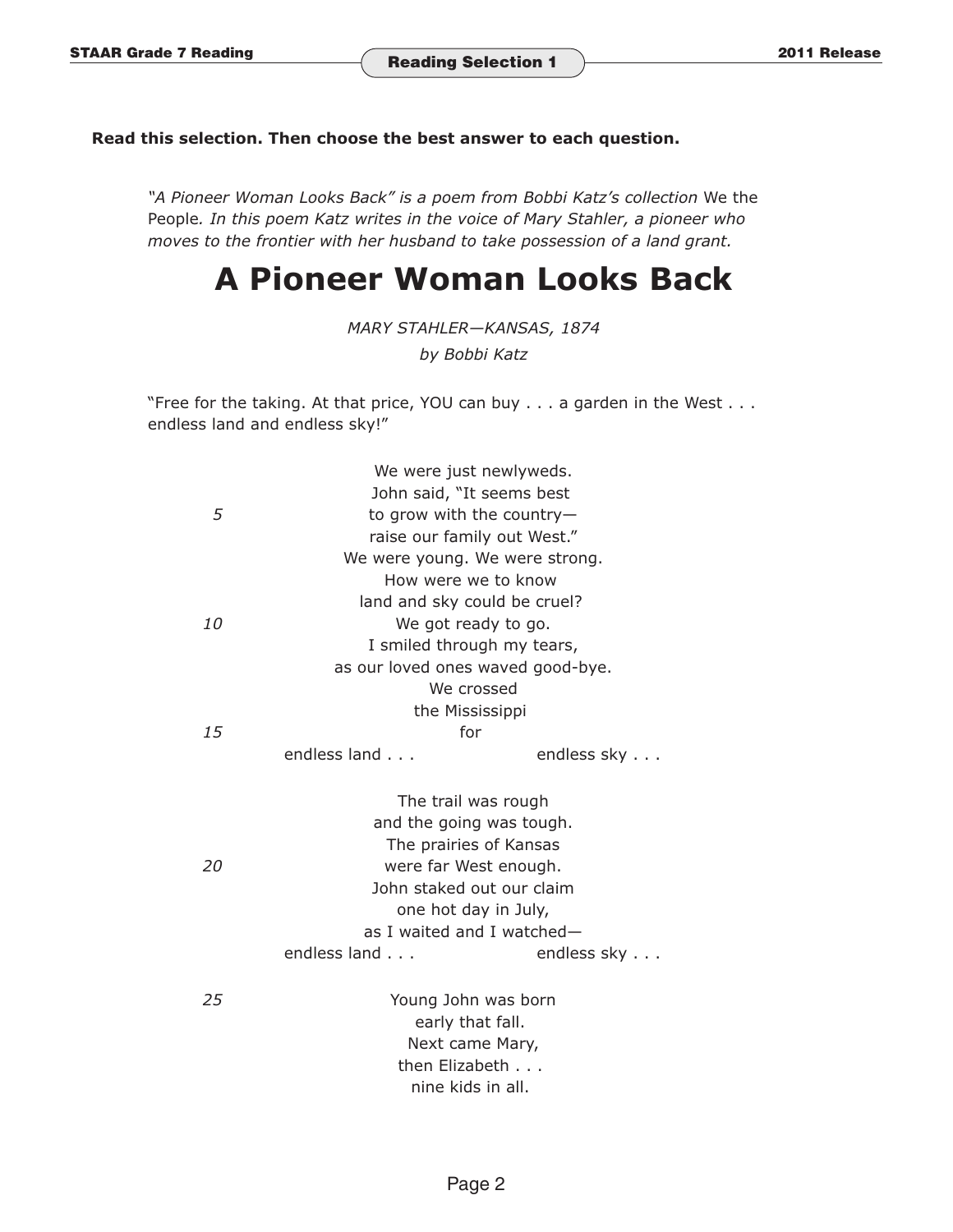| I schooled the children.<br>30 |                                  |             |  |
|--------------------------------|----------------------------------|-------------|--|
|                                | Town was too far away.           |             |  |
|                                | There were so many chores        |             |  |
|                                | to fit into a day!               |             |  |
|                                | Cooking, sewing, laundry-        |             |  |
| 35                             | and much more to do.             |             |  |
|                                | Yet somehow I found time         |             |  |
|                                | to be lonely, too:               |             |  |
|                                | The endless droning of the wind, |             |  |
|                                | a lone coyote's call,            |             |  |
| 40                             | the chatter of the children,     |             |  |
|                                | no visitors at all.              |             |  |
|                                | I longed to see a woman-         |             |  |
|                                | to hear a woman's voice.         |             |  |
|                                | Instead, I hear winds whisper:   |             |  |
| 45                             | Free land! You made a choice.    |             |  |
|                                | Often I wonder,                  |             |  |
|                                | and I can't help but sigh-       |             |  |
|                                | What price we really paid        |             |  |
|                                | for                              |             |  |
| 50                             | endless land                     | endless sky |  |
|                                |                                  |             |  |

TEXT COPYRIGHT © 2000 BY BOBBI KATZ. Used by permission of HarperCollins Publishers.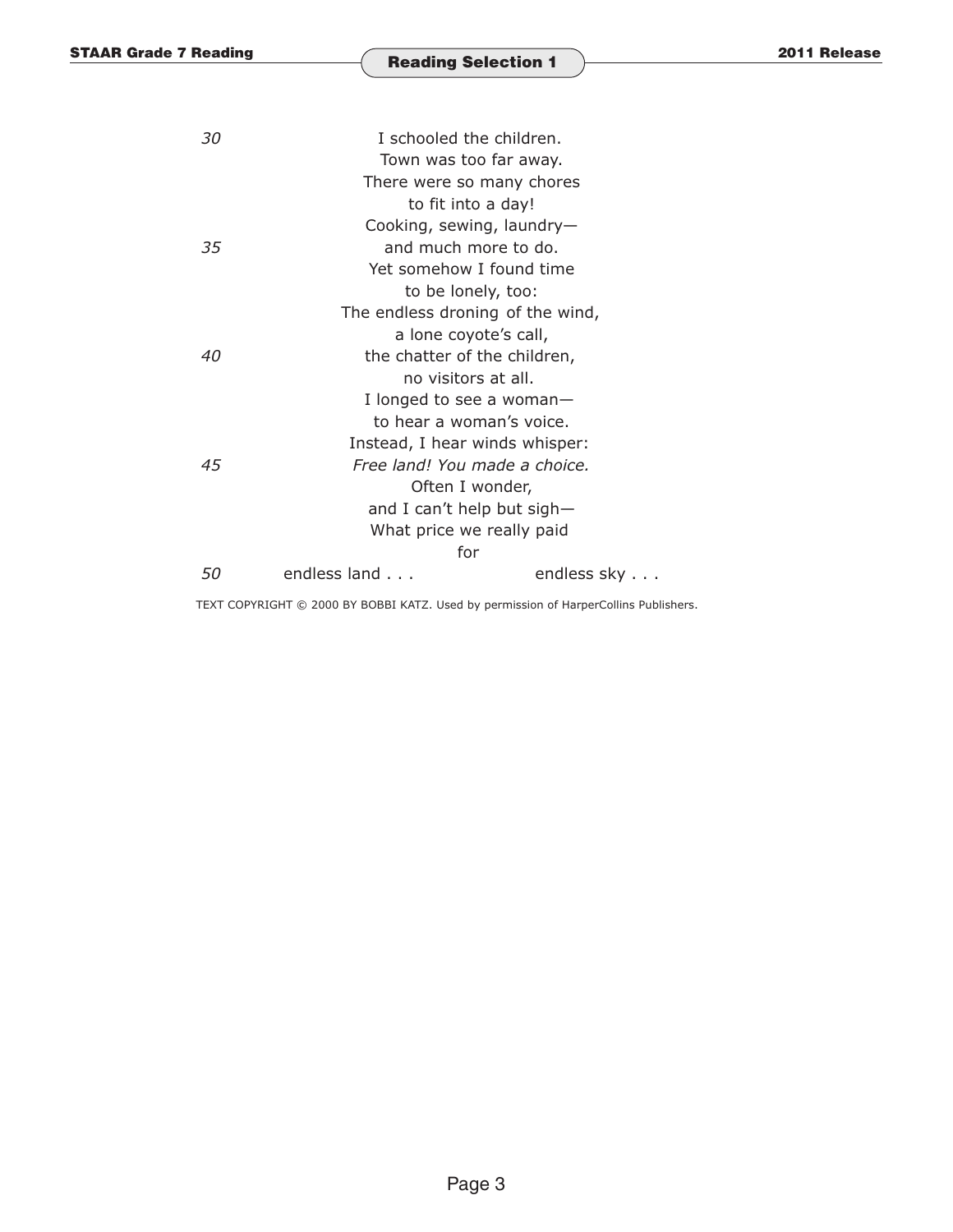- **1** The poet helps the reader understand how it felt to be on the frontier mainly by  $-$ 
	- **A** creating vivid images of remoteness
	- **B** explaining how land was claimed
	- **C** stressing the difficulty of raising a large family
	- **D** comparing the advantages and disadvantages of moving to the West

**2** The poet places the words "no visitors at all" on a line by themselves most likely because the words —

- **A** highlight the speaker's loneliness
- **B** explain why work on the frontier was time-consuming
- **C** describe the speaker's desire not to be distracted from her family
- **D** suggest that pioneers were not friendly or social

- **3** The repetition of the line "endless land  $\dots$  endless sky  $\dots$ " suggests that the speaker  $-$ 
	- **A** recognizes the infinite possibilities of living on the frontier
	- **B** thinks that frontier life is unfair because of its challenges
	- **C** feels overwhelmed by the vastness of the surroundings
	- **D** appreciates the incredible beauty of the environment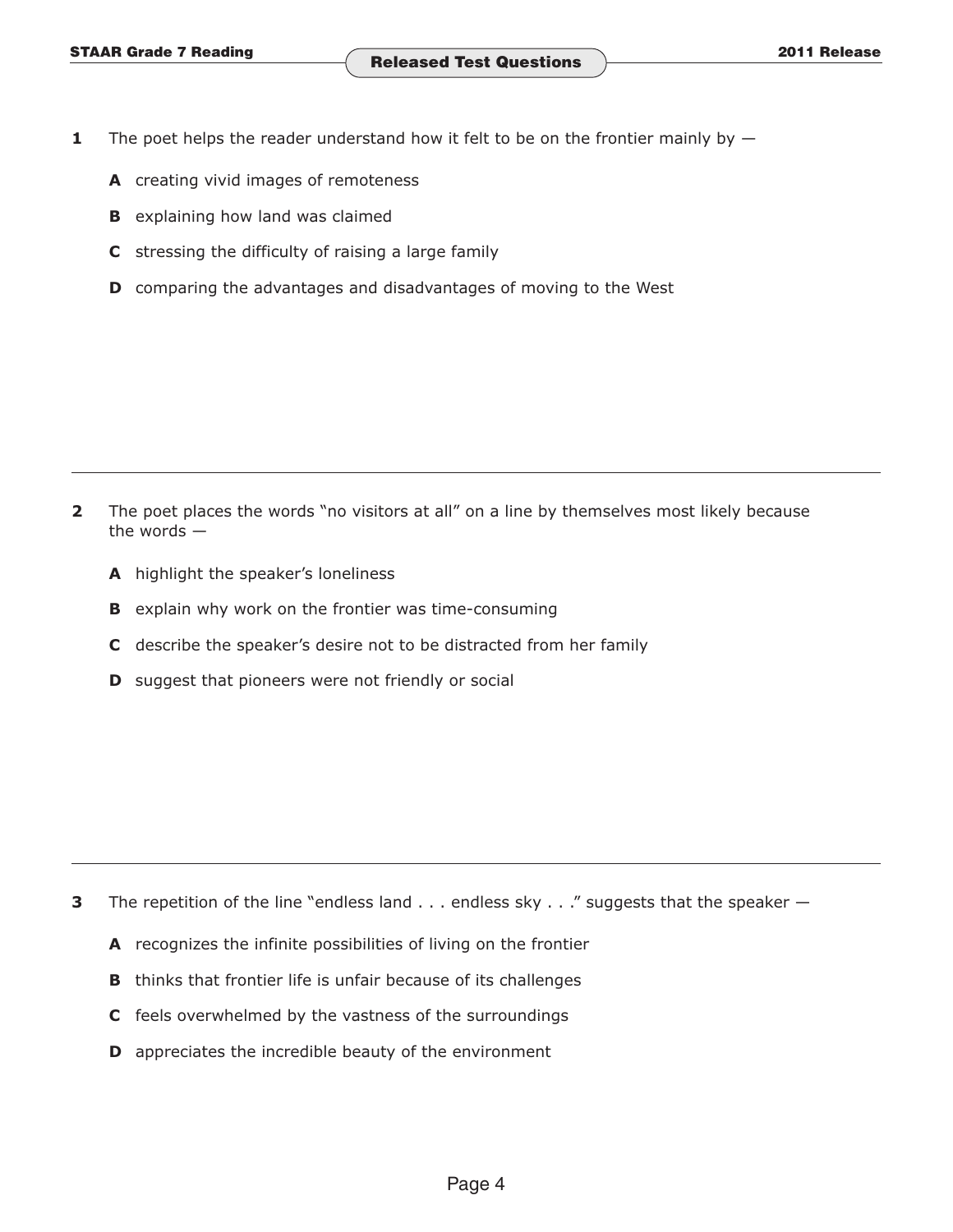- **4** To the speaker's husband, moving west mostly represents
	- **A** uniqueness
	- **B** opportunity
	- **C** sacrifice
	- **D** peacefulness

- **5** At the end of the poem, the speaker expresses a feeling of  $-$ 
	- **A** hope, because she plans to sell the property and return to her hometown
	- **B** uncertainty, because she wonders about opportunities for her children
	- **C** frustration, because her life has presented her with very few choices
	- **D** loss, because she is aware of all she gave up in order to own a large plot of land

- **6** Because the poem is written from the speaker's point of view, the reader is better able to understand —
	- **A** when it was that pioneers began to move west
	- **B** how pioneers spent their time on the frontier
	- **C** where on the frontier pioneers built homes
	- **D** what kinds of sacrifices pioneers made by moving west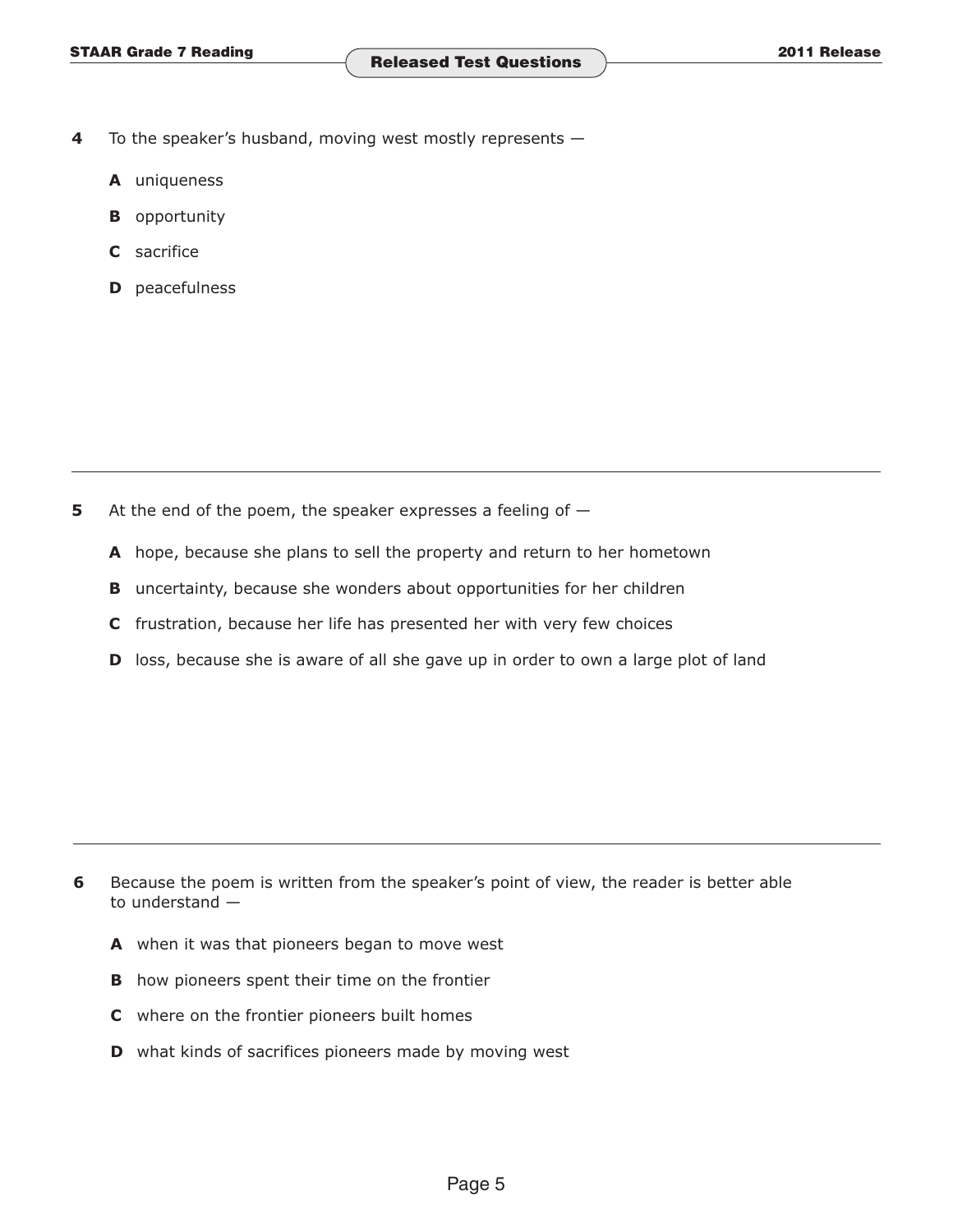**7** Read lines 44 and 45 from the poem.

> Instead, I hear winds whisper: *Free land! You made a choice.*

The poet uses personification in these lines to show that the winds  $-$ 

- **A** are important to frontier life
- **B** seem to taunt the speaker
- **C** serve as a symbol of the speaker's anger
- **D** blow gently and quietly on the frontier

- **8** Which line best communicates the speaker's feelings of regret?
	- **A** *I schooled the children.*
	- **B** *There were so many chores*
	- **C** *and the going was tough.*
	- **D** *and I can't help but sigh—*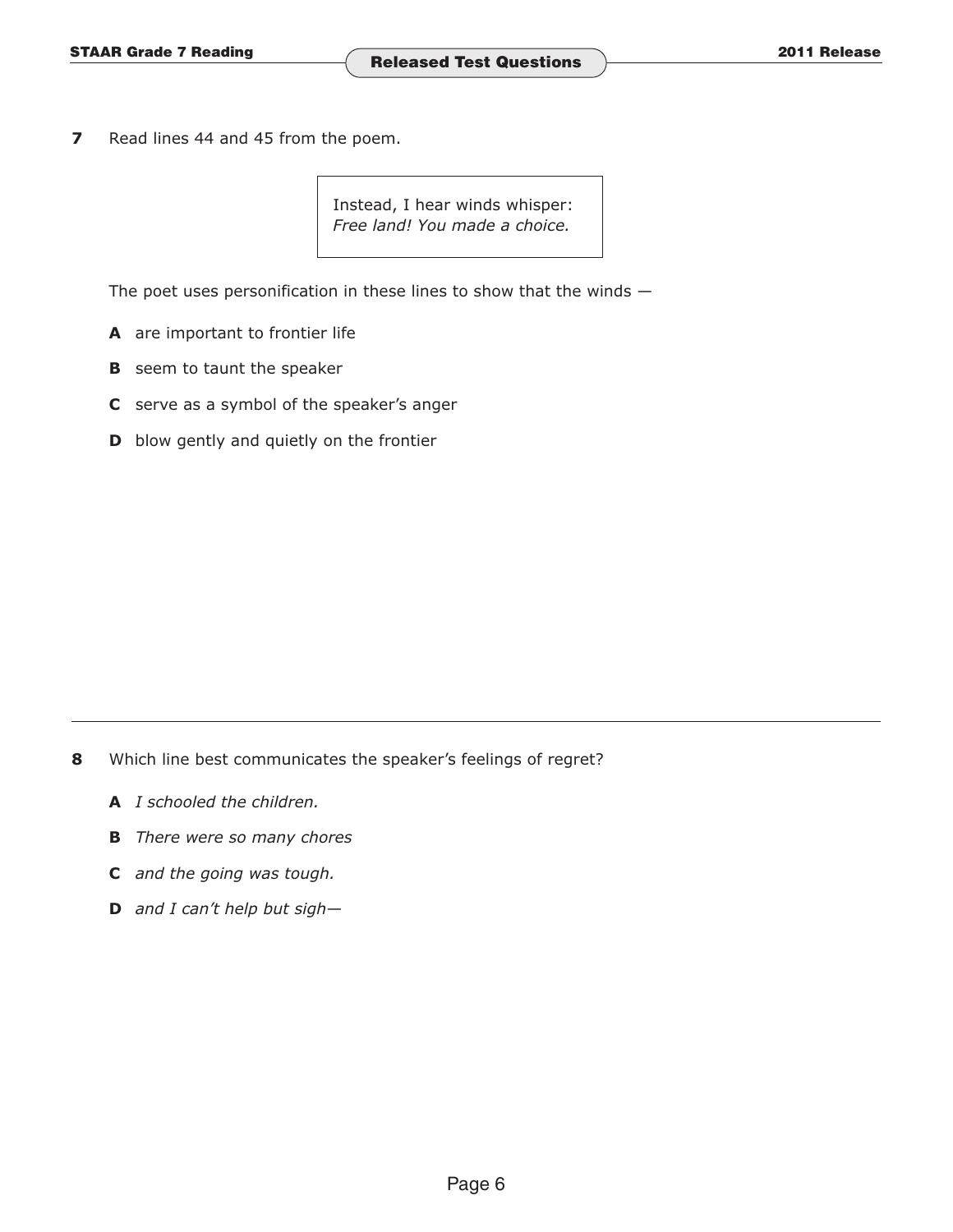**Read the selection. Then choose the best answer to each question.** 

## **Coaching the Falcons**

- *1* This was a long way from the bright lights of Los Angeles. No cameras. No screaming fans. Instead, in this area near Whiteriver, Arizona, there was only dry-baked earth and empty plains. But Kareem Abdul-Jabbar, the studious athlete, found this place inspiring. "This is incredible country," he said. Abdul-Jabbar became familiar with the region while doing some historical research in 1995. While there, he was invited to participate in the opening of the new high school gym on the Fort Apache Indian Reservation. A couple of years later, Abdul-Jabbar returned to the area—this time to coach basketball on the reservation.
- *2* It was 1998, and Abdul-Jabbar was about to embark on his first coaching experience. For 20 years he had dominated professional basketball as a player for the Milwaukee Bucks and the Los Angeles Lakers. During his career he scored 38,387 points, the highest total of any player in NBA history. He won six Most Valuable Player awards. He was famous for his "skyhook" shot, which involved rocketing high into the air and shooting the ball with one hand. And he was almost as good at blocking shots as he was at making them. These skills earned him a reputation as one of the greatest basketball players of all time.
- *3* Abdul-Jabbar had faced challenges in his basketball career. But as he was about to learn, coaching the Alchesay High School Falcons at the reservation presented a new set of challenges. For one thing, Abdul-Jabbar was a volunteer. The Falcons already had a permanent head coach and assistant coaches. So although Abdul-Jabbar sometimes wanted to suggest ways the team could improve, he remained silent out of respect for the head coach. He was there to help, not to take over.
- *4* Another obstacle was that the Apache boys on the team were not accustomed to being criticized. Many young athletes expect coaches to point out shortcomings so that they can improve. In Apache culture, however, it was shameful for boys to be singled out and informed of their mistakes. In addition, the Apache boys' tendency to play basketball in silence made communication on the court difficult. Abdul-Jabbar also noted that the boys on the team were reluctant to use their bodies to push opponents away. This essentially gave the opposing team free points and was a serious liability.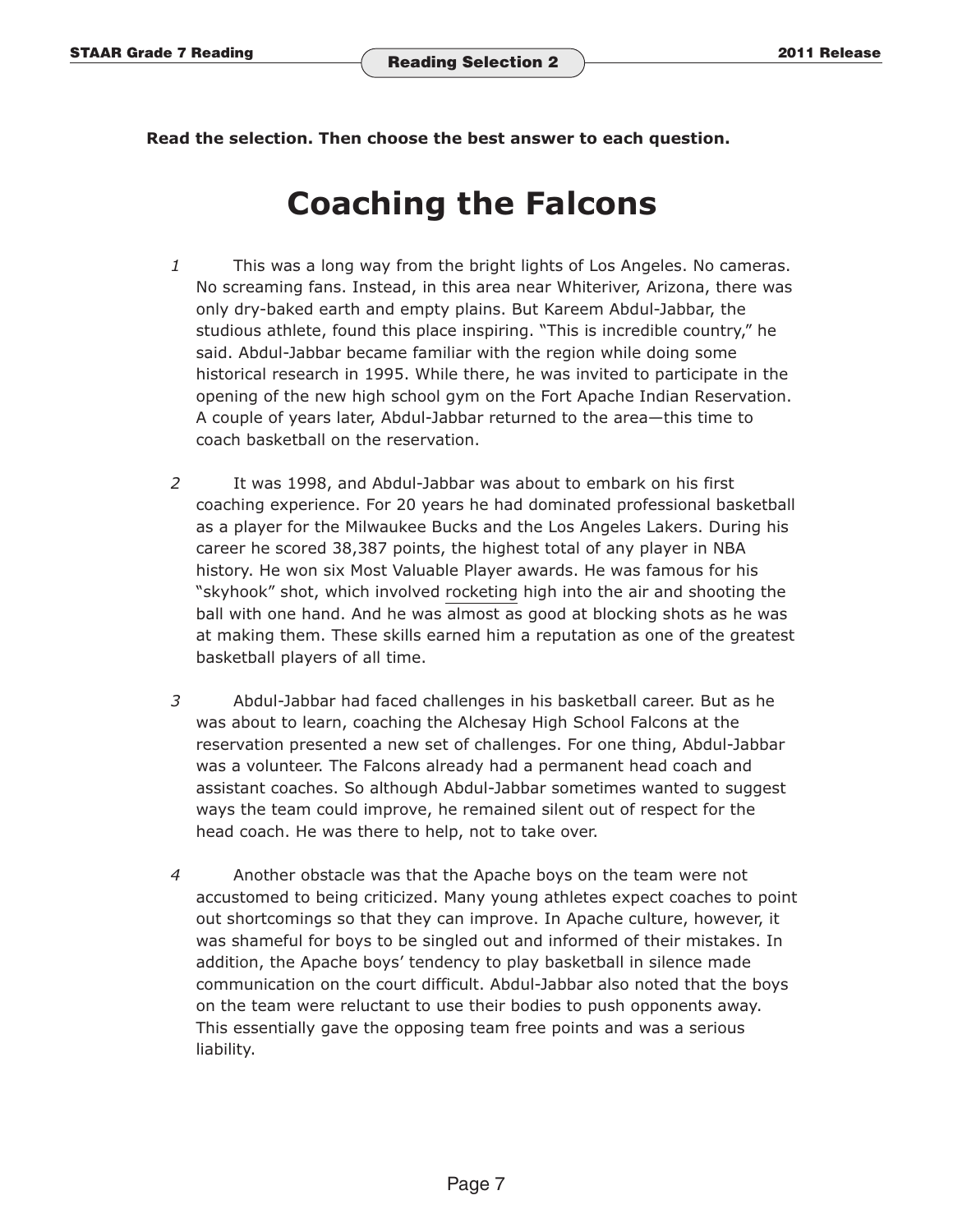- *5* Although Abdul-Jabbar wanted to respect Apache traditions, he wanted the players to improve because he saw a lot of potential in them. The team had gone to the state tournament the year before, but they ended up losing by three points. Abdul-Jabbar felt the team would be much better if the players learned to communicate with each other on the court.
- *6* Although he saw many mistakes at the team's daily practices, Abdul-Jabbar decided to wait for the right time to give his input. After a game that ended in a heartbreaking defeat for the Falcons, Abdul-Jabbar found his moment. The time was right to establish some rules. He said, "From now on, anyone making a bad pass in practice owes the team some push-ups."
- *7* During the four months that Abdul-Jabbar coached the Falcons, the team savored some spectacular victories but also suffered some disappointing defeats. They reached the regional tournament but lost an extremely tight game. The opposing team beat them with a last-second shot. The Falcons would not compete in the state championship that year.
- *8* Although Abdul-Jabbar felt as disappointed as the players, he was able to take comfort in the fact that he had helped the boys improve their game. And when he thought about the time he had spent with the Apaches, he realized that he had learned as much from them as they had learned from him. He described this lesson himself: "What I am learning here is how to communicate what I know, but also to develop the altogether different talent of reaching inside other people to pull out their best effort."
- *9* The most important thing Abdul-Jabbar learned about the Apaches on the reservation was that they truly were one big family. As in any family there were conflicts and problems. But there was also a deep sense of community. People supported one another. For example, whenever the Falcons played, thousands of fans would crowd into the gym to cheer for them. This was even true of games held at schools that were four or five hours away.
- *10* Coaching the Falcons also helped Abdul-Jabbar learn more about himself. He had come to the  $r_{\text{re}}$  reservation unsure of what the next  $\begin{bmatrix} \text{Basketball legend and Falcons} \\ \text{Basketball} \end{bmatrix}$



coach Kareem Abdul-Jabbar

 $\Xi$  $\odot$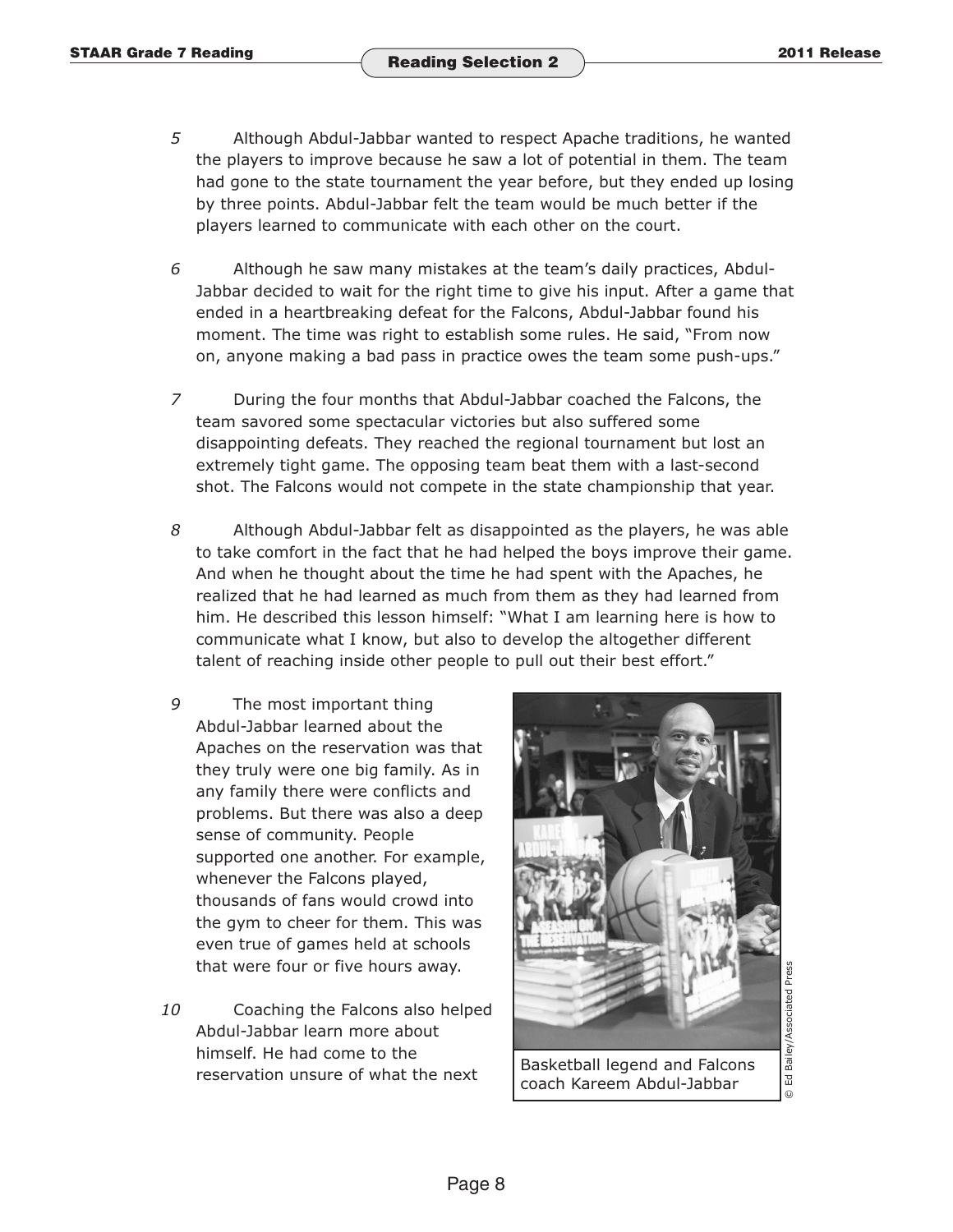step in his life would be. He was 51 years old, had been retired for eight years, and felt unhappy about the many changes in professional basketball. Working with the Falcons convinced him that coaching was something he wanted to do. Volunteering to coach the Falcons helped Abdul-Jabbar find his own path.

*11* Many years have passed since Abdul-Jabbar spent the 1998–1999 season on the Fort Apache reservation. But the bonds that grew between him, the players, and the larger Apache community still remain.

*Abdul-Jabbar wrote a book about his experiences with the Alchesay Falcons titled*  A Season on the Reservation*. From 2005 to 2009 he served as an assistant coach for the Los Angeles Lakers, his former team.*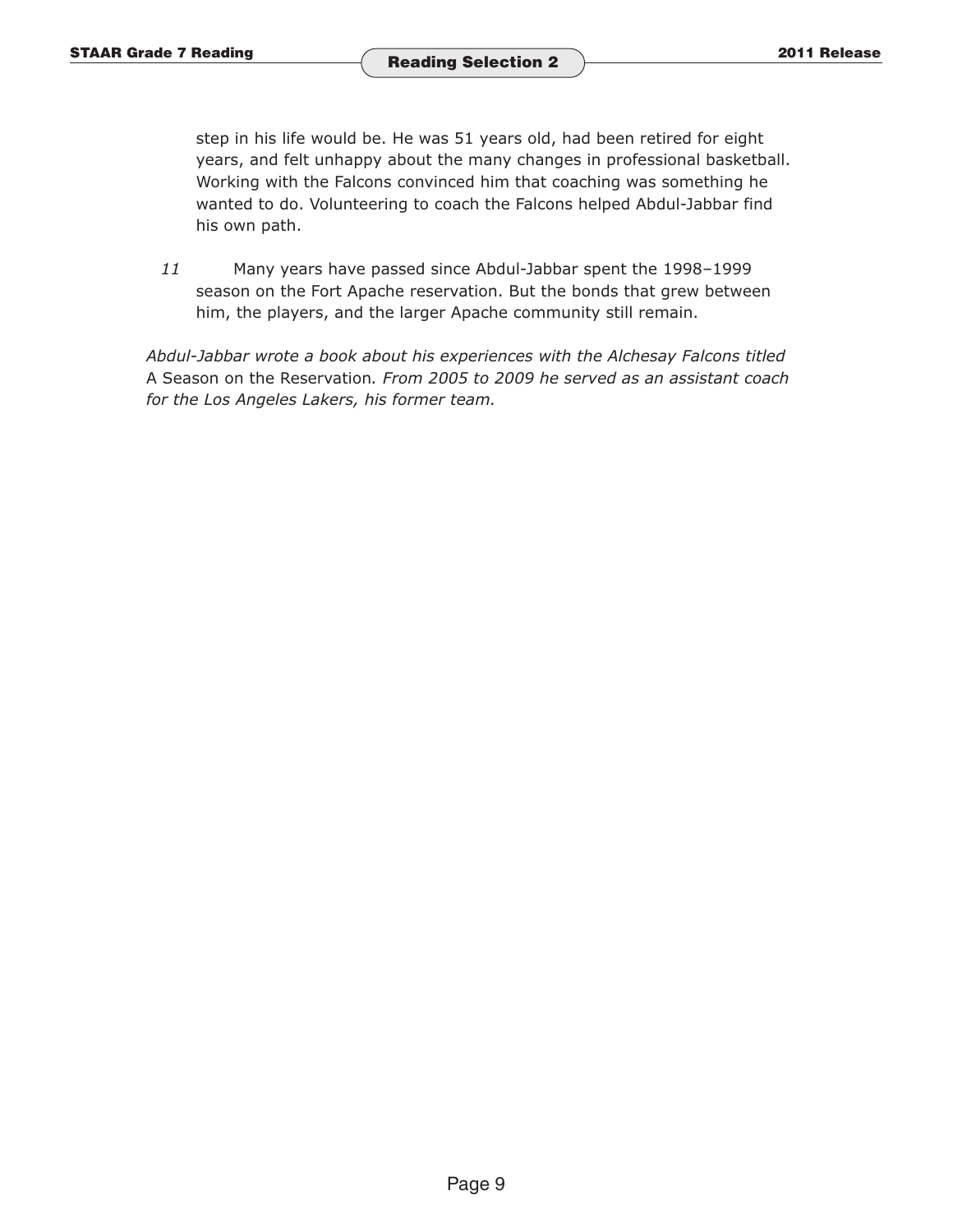- **1** In paragraph 2, the word rocketing emphasizes Abdul-Jabbar's  $-$ 
	- **A** skill
	- **B** power
	- **C** intensity
	- **D** accuracy

**2** In paragraph 4, why does the author include information about how the Falcons played basketball?

- **A** To educate readers about the Falcons' style of play
- **B** To suggest that the Falcons lacked important athletic skills
- **C** To identify some of the challenges Abdul-Jabbar faced when coaching the Falcons
- **D** To foreshadow Abdul-Jabbar's feelings about the Falcons' losses

- **3** Why does the author include the italicized paragraph at the end of the selection?
	- **A** To demonstrate that Abdul-Jabbar is an accomplished author
	- **B** To show readers that Abdul-Jabbar has many interests
	- **C** To persuade readers to buy Abdul-Jabbar's book about his experience with the Falcons
	- **D** To inform readers of Abdul-Jabbar's accomplishments since he coached the Falcons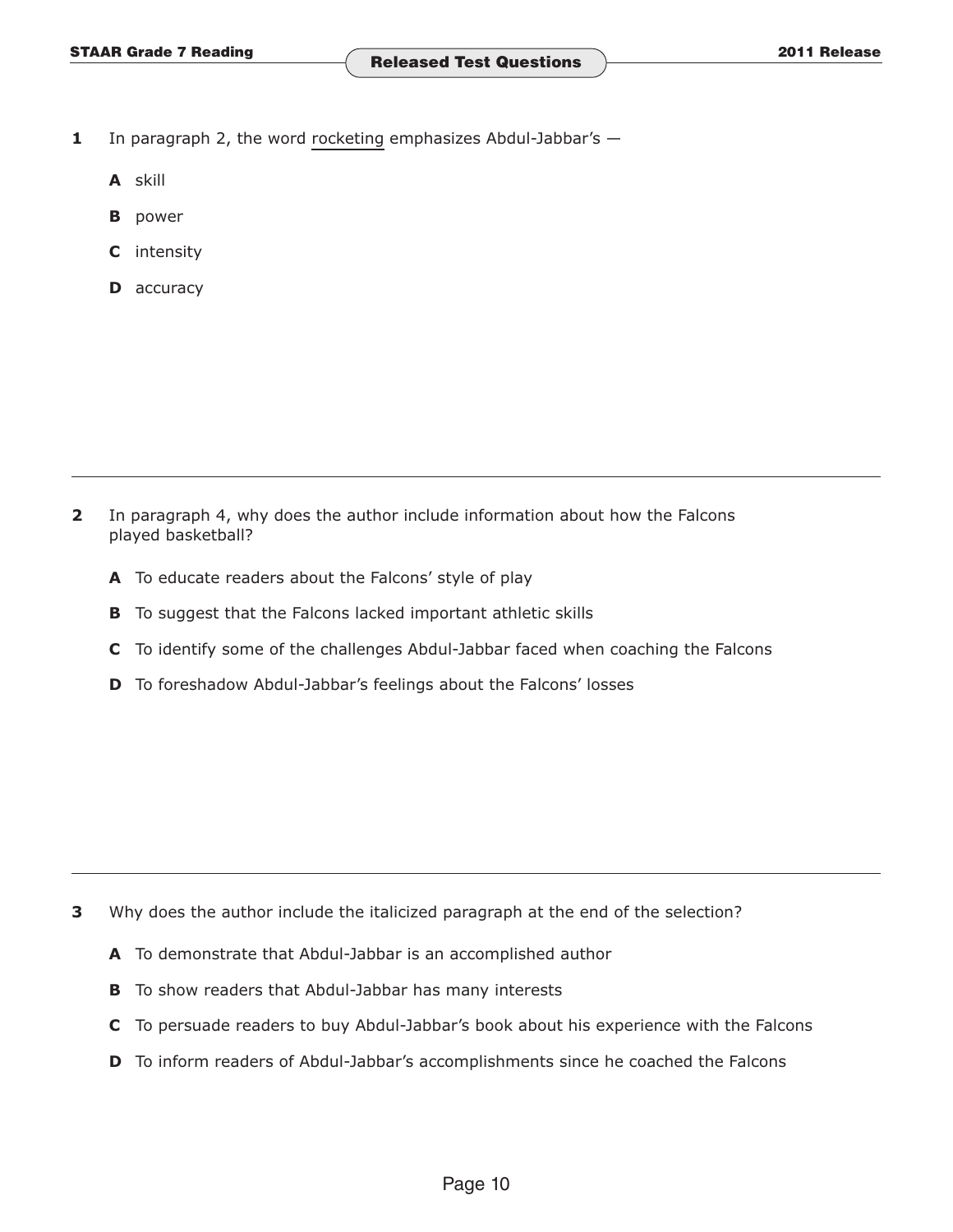- **4** The author organizes the information in this selection by  $-$ 
	- **A** summarizing Abdul-Jabbar's basketball career and then relating his experiences with the Falcons
	- **B** comparing Abdul-Jabbar's coaching style with that of the Falcons head coach
	- **C** describing how Abdul-Jabbar's philosophy of coaching changed over time
	- **D** discussing Abdul-Jabbar's impressions of the Apache reservation and then explaining how he became a star player

- **5** Why did Abdul-Jabbar wait until the Falcons lost a very close game before asserting himself as a coach?
	- **A** He thought he should first develop a better relationship with the team's coaches.
	- **B** He didn't want the players to know that he had been a talented basketball player.
	- **C** He wanted the team to realize that they could win if they worked in new ways to improve.
	- **D** He believed he had finally come to understand Apache culture.

- **6** Which sentence best shows that Abdul-Jabbar's time with the Falcons has had a lasting impact on his life?
	- **A** *Although Abdul-Jabbar felt as disappointed as the players, he was able to take comfort in the fact that he had helped the boys improve their game.*
	- **B** But as he was about to learn, coaching the Alchesay High School Falcons at the *reservation presented a new set of challenges.*
	- **C** *The most important thing Abdul-Jabbar learned about the Apaches on the reservation was that they truly were one big family.*
	- **D** *Volunteering to coach the Falcons helped Abdul-Jabbar find his own path.*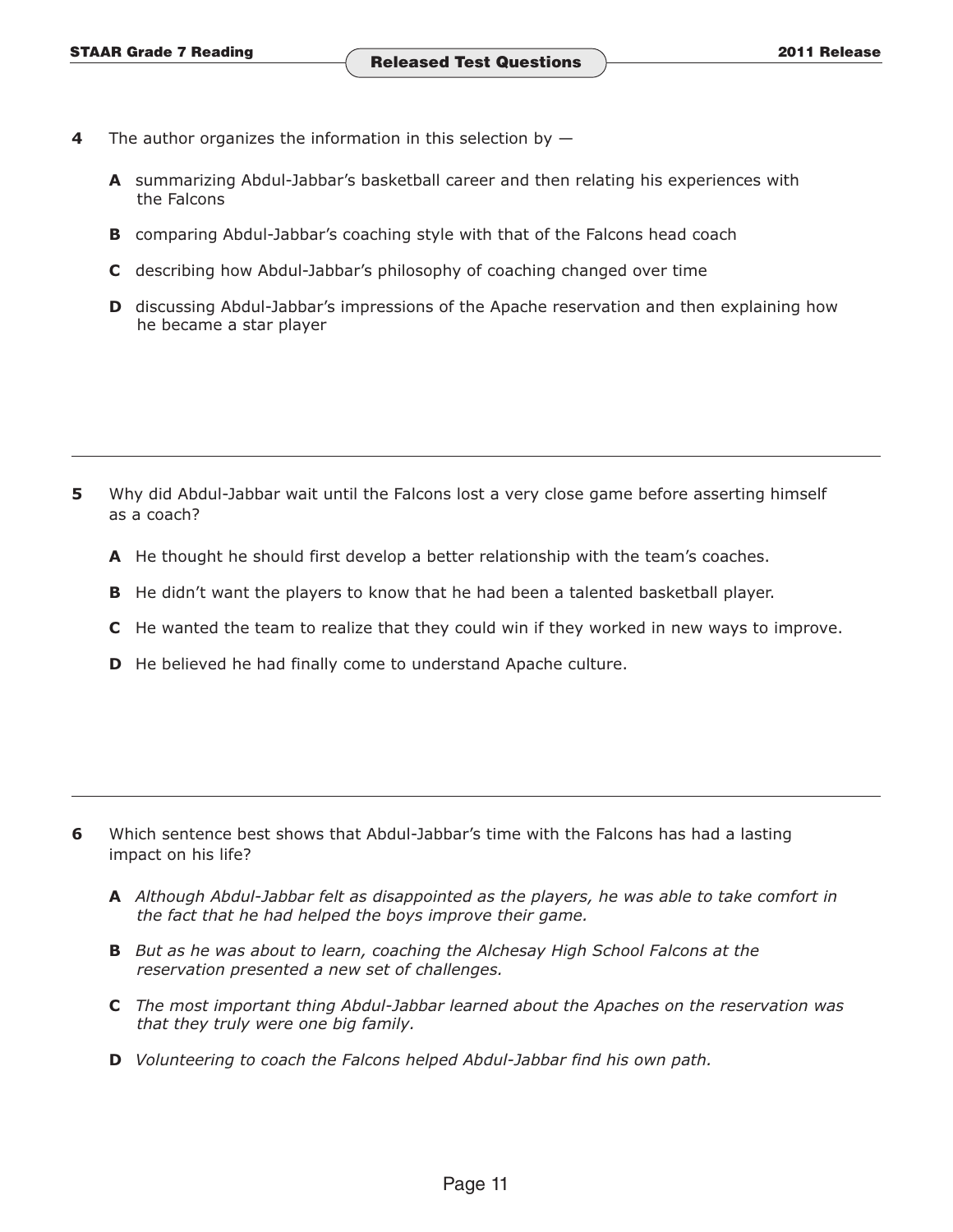- **7** What is the best summary of this selection?
	- **A** Kareem Abdul-Jabbar played professional basketball for 20 years. He won six Most Valuable Player awards and was one of the best players in NBA history. He spent a season coaching a high school team on the Fort Apache Indian Reservation. The team was unable to win the state championship, even with Abdul-Jabbar's help.
	- **B** Kareem Abdul-Jabbar was best known for his career as a professional basketball player. However, after he retired, he was not sure what he wanted to do. He decided to spend a season working with a high school basketball team on the Fort Apache Indian Reservation. A head coach and assistant coaches led the team.
	- **C** Kareem Abdul-Jabbar retired from playing professional basketball after a very successful 20-year career. He later spent a season working with a high school basketball team on the Fort Apache Indian Reservation. He experienced some successes while coaching during this season, but the team did not win the state championship.
	- **D** Kareem Abdul-Jabbar had a successful 20-year career playing professional basketball. After being retired for eight years, he decided to help coach a high school team on the Fort Apache Indian Reservation. Abdul-Jabbar both helped the team and learned a great deal from his experiences. He later decided to pursue a career in coaching.